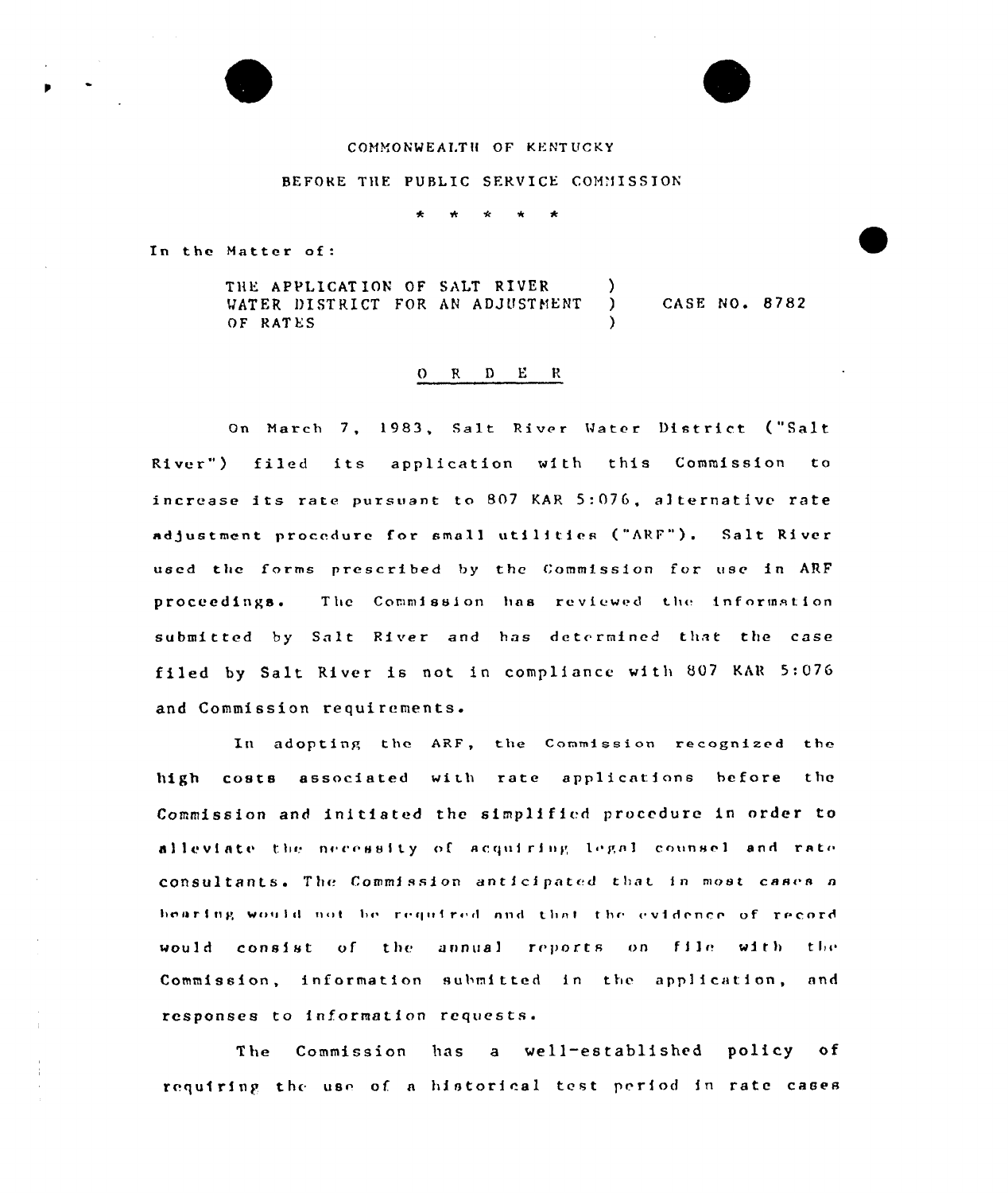brought before it. The application used in the ARF proceedings states that the most recent annual report will be used as the basic test period data in order to determine the reasonableness of the proposed rates. At the time of filing of this case, Salt River's most recent annual report on file with the Commission was for the calendar year 1981. Thus, this period would constitute the test period. The financial information contained in the 1981 annual report would be used as the basic test period data in this case and would be reported in column 1 of page 2 of the application. Projected increases or decreases in revenues and expenses would bc shown as adjustments to the 1981 amounts and reported in column 2. The adjusted amounts would be reported in column 3 and would serve as the underlying financial data in support of the rate request.

 $= + - - - - - - -$ 

The financial information supp]icd hy Salt River deviates from Commission policy and ARF requirements in several respects. The revenue and expense data provided on page 2 of the application contain revenues and expenses for different time periods. The revenues are reported for the 12 months ended September 30, 1982, while the expenses are for the 12 months ended December 31, 1982. Commission policy and generally accepted accounting principles require that when reporting the results of operations, revenues and expenses must bc for the same time period. In addition, the expenses for the 12 months ended December 31, 1982, include estimated coats, while it is the Commission's policy to

 $-2-$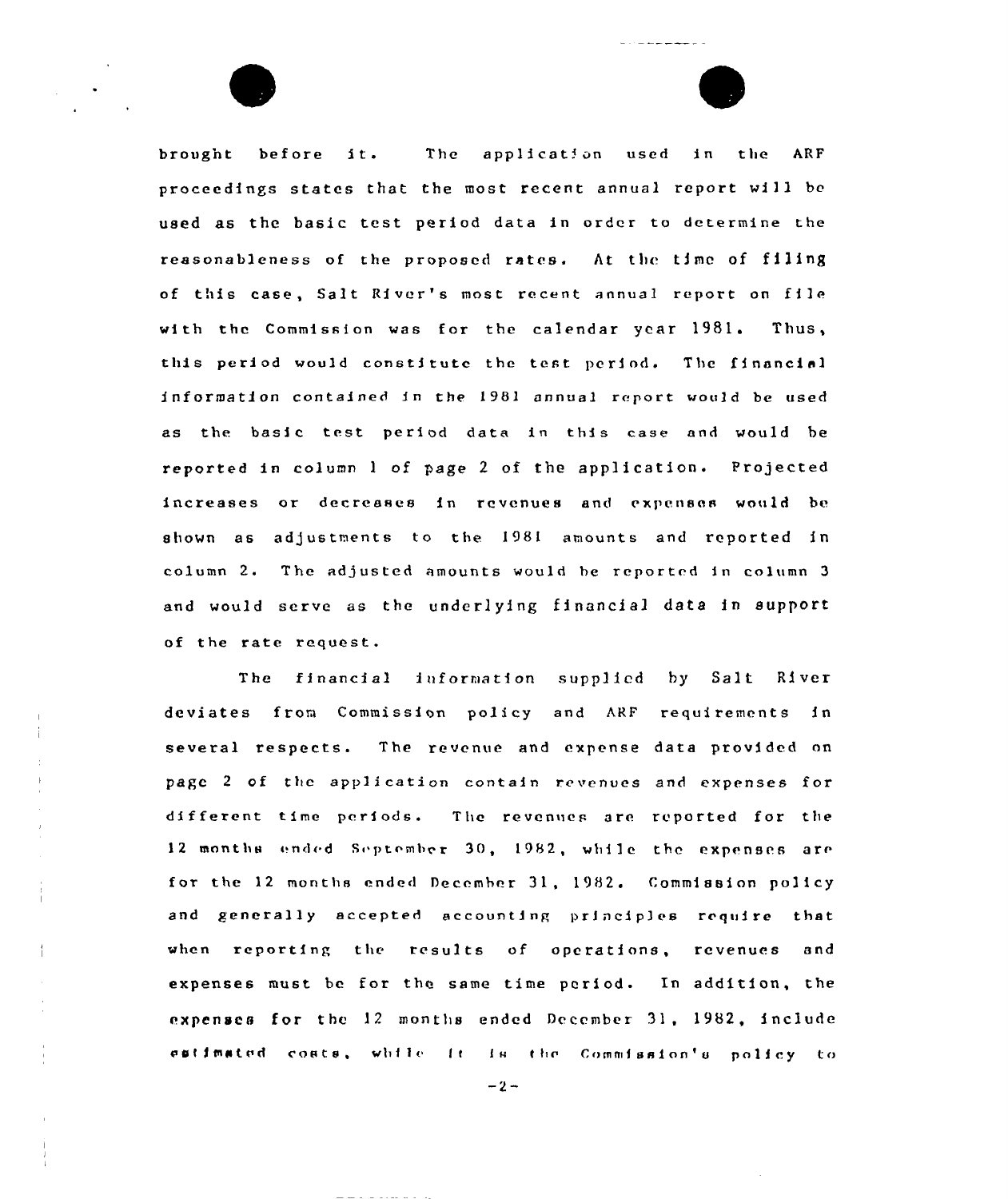require actual historical data for use as the test period data. Estimates are neither known nor measurable and thus not suitable for usc in establishing rates.

المراجعة المراجعة المعاطفة المد

 $\Delta$  ,  $\Delta$  ,  $\Delta$  .

Salt. River's use of <sup>a</sup> tost period other than the 12-month period covered by its most recent annual report is in violation of the ARF requirements. The ARF application form clearly states that the most recent annual report will be used as the hase test period dace. Furthermore, Salt River's request to recover, by means of a surcharge, funds needed to make past-due payments on its long-term debt is beyond the scope of the ARF. The request for a surcharge must be considered in <sup>a</sup> general rate case which wil1 include public hearings end the taking of additional evidence. on this i ssue <sup>~</sup>

The Commission finds that due to Salt River's failure to meet the minimum ARF filing requirements and its request for a surcharge, Salt River will hc allowed to withdraw this case and refile either under the ARF or under the general rate case procedure in <sup>a</sup> manner conforming to Commission requirements.

IT IS THEREFORE ORDERED that Salt River shall notify the Commission within 10 days after the date of this Order of its intention to withdraw this case and reifie under the ARF procedure or the general rate case procedure. Salt River's failure to notify the Commission within 10 days will result in dismissal of this ense.